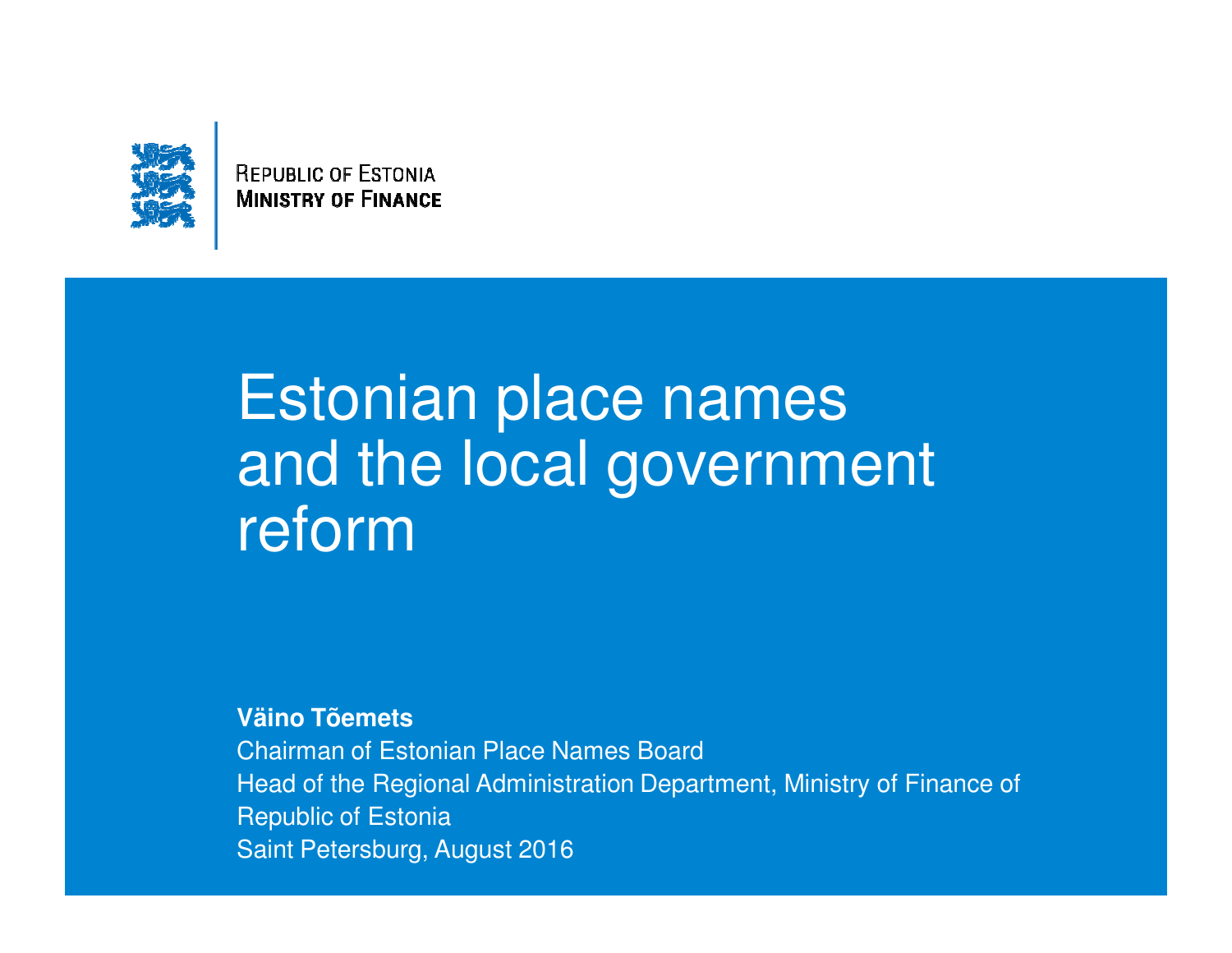#### **Estonian place names policy´smain objectives**

- Uniform application and use of Estonian placenames
- Protection of historically and culturally valuableplace names
- Place names <-> Registers and databases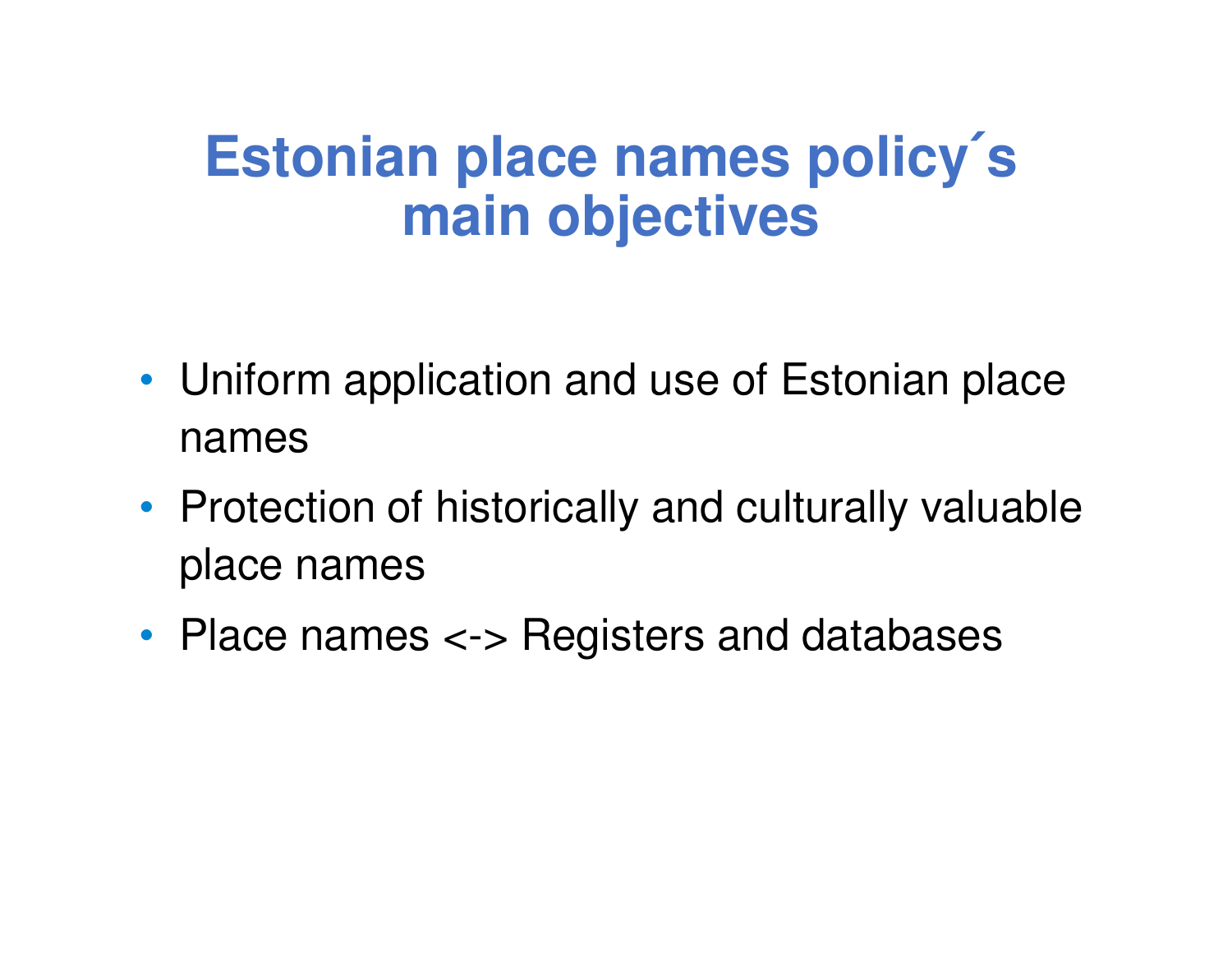### **Place names in Estonia: organisation**

- Basis: *Place Names Act*, Territory of Estonia Administrative Division Act
- Place Names Board: advisory expert committee, formed by the Government Under the auspices of Ministry of Finance
- <u>Place Names Register</u> Land Board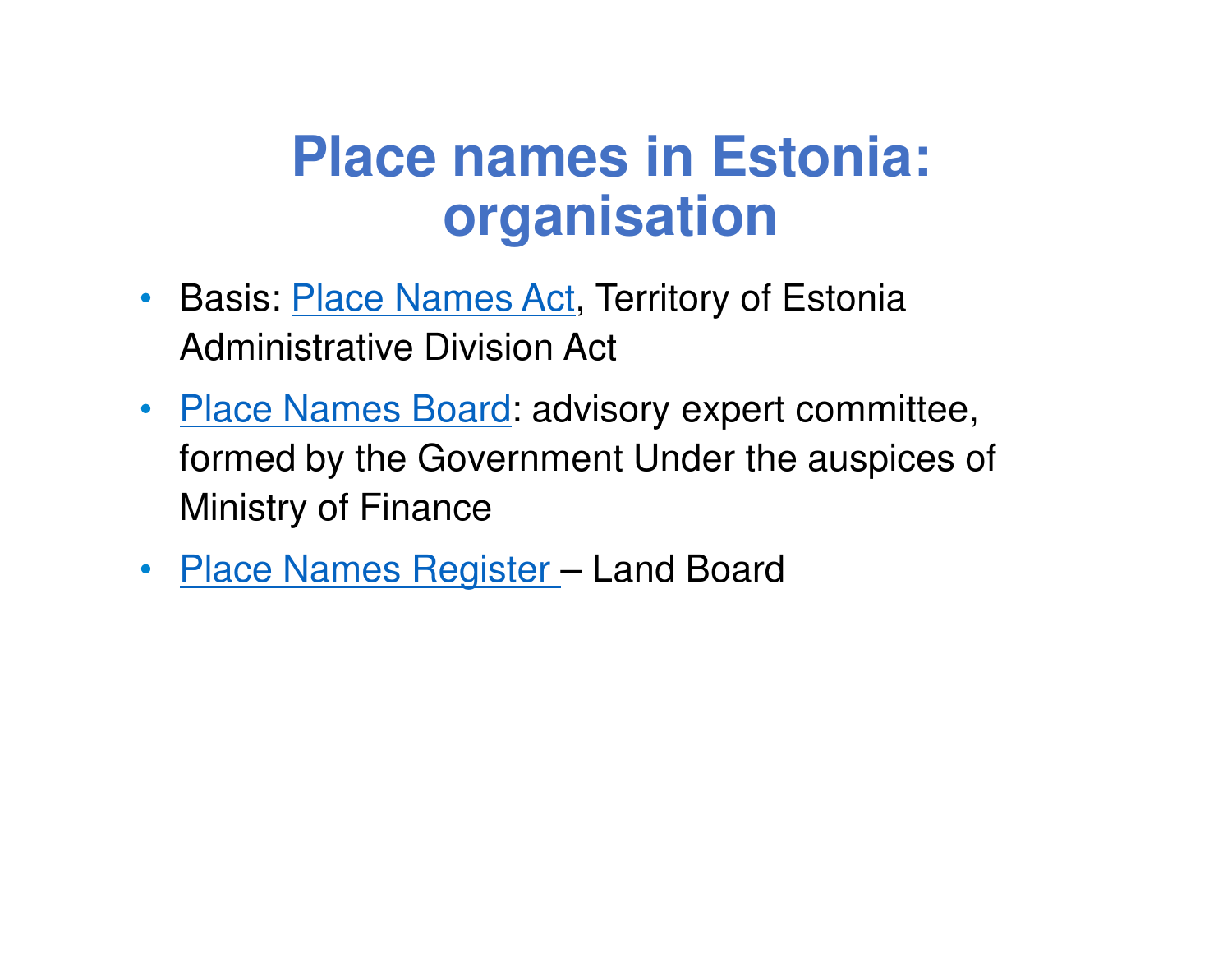#### **Local government reform 2015 - 2017**

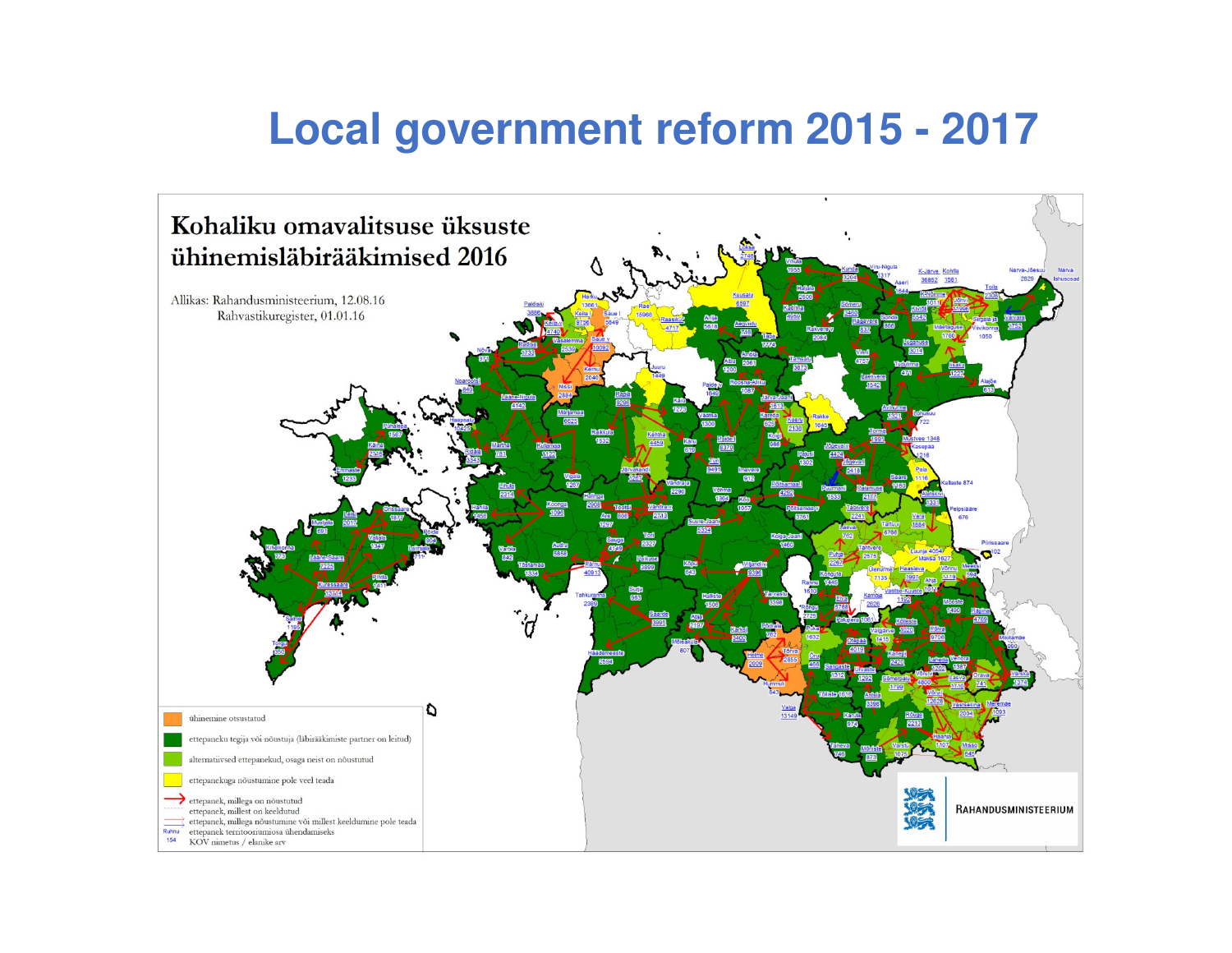#### **Local government reform 2015 - 2017Admin. Reform Act 7.06.2016Voluntary mergers until 01.01.2017Mergers initiated 15.10.2017by the government 15.07.2017Localelections**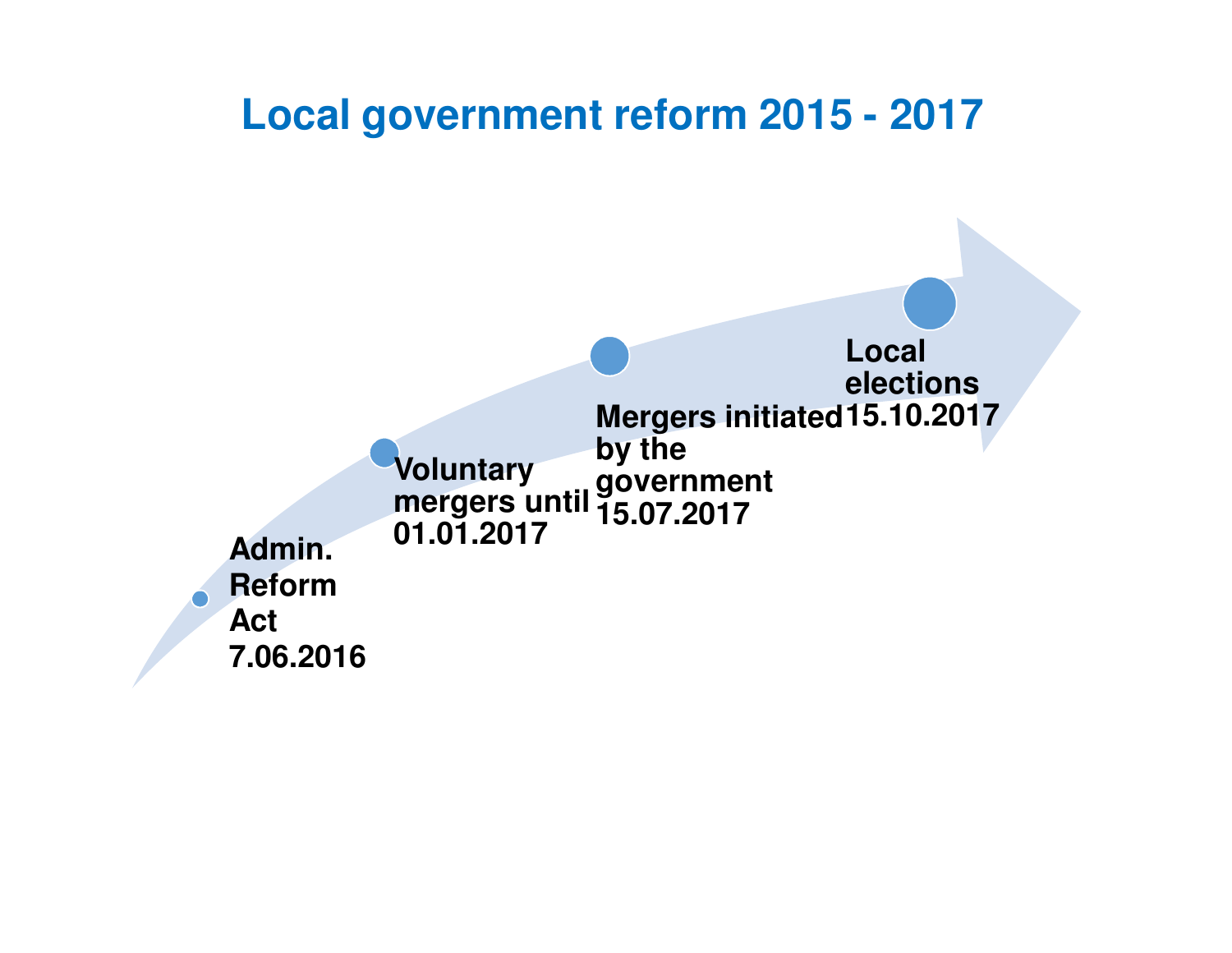### **New names for new (merged) municipalities: process**

- • Negotiations between municipalities -> merger agreement
- • Working group on municipalities´names-> recommendations
- •• Opinion of the Place Names Board -> Government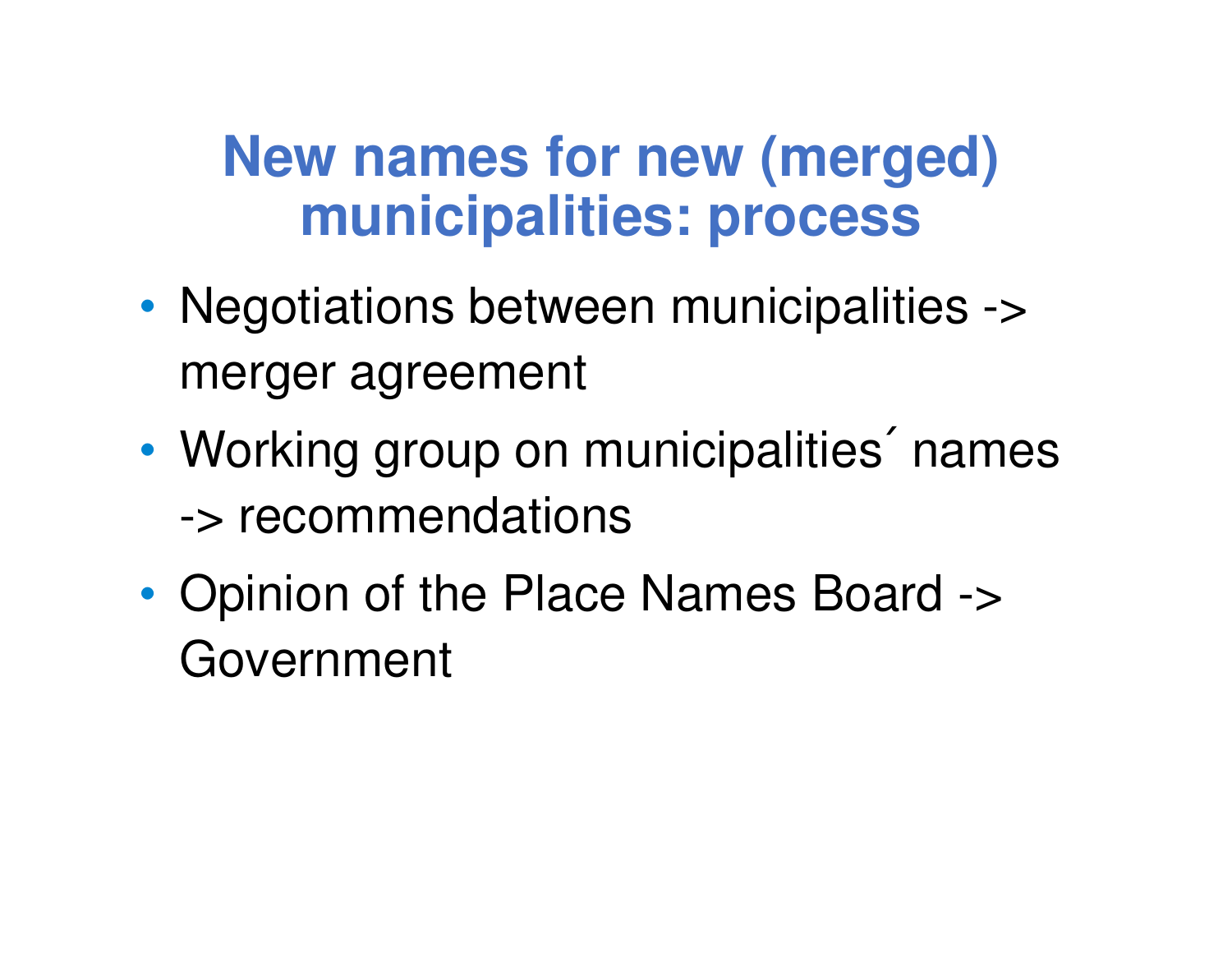## **New names: principles**

- **Historical names of longstanding administrative divisions (kihelkonnad, oldmunicipalities)**
- **Location of local government seat**
- Important natural landmarks
- New name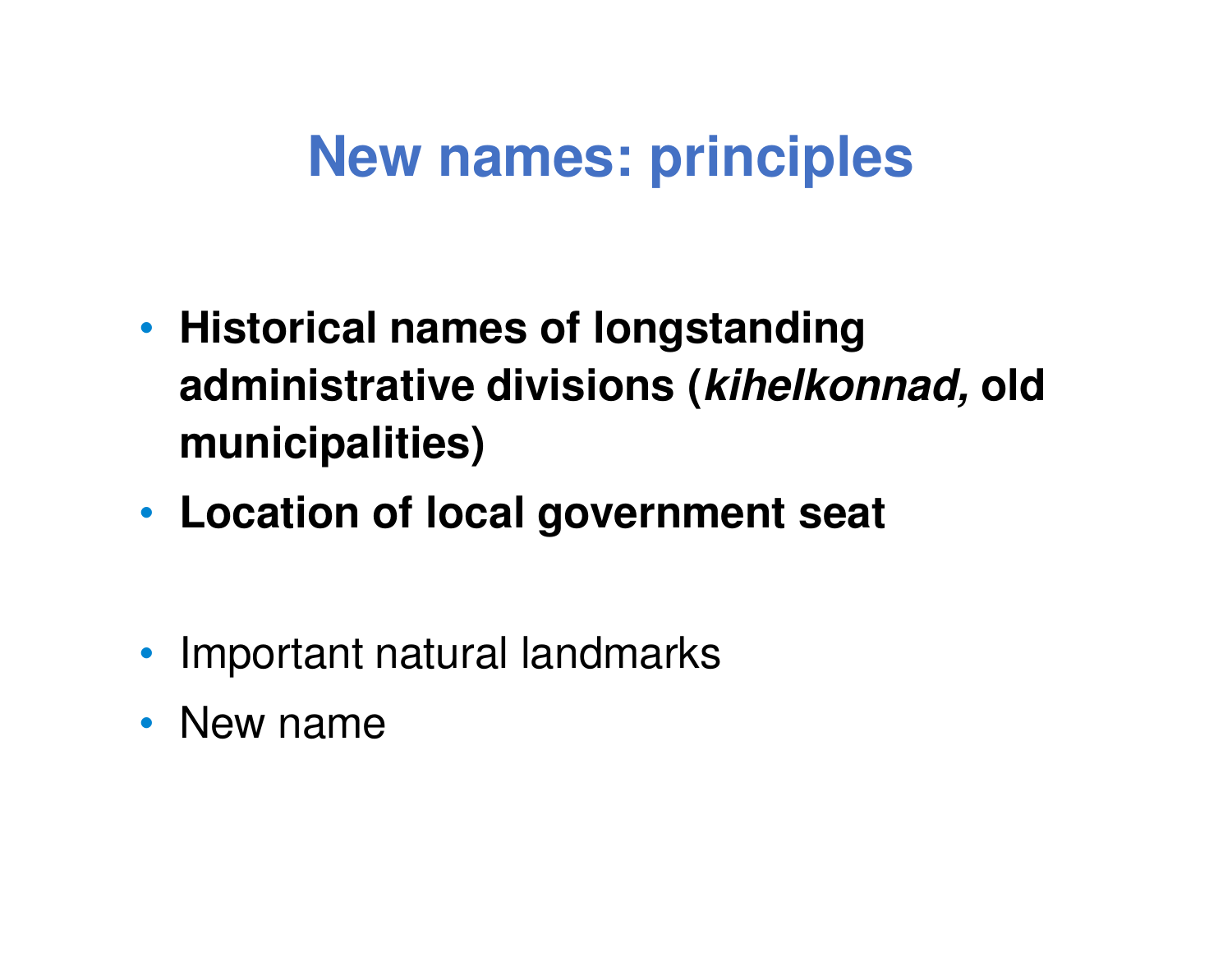## **Challenges in agreeing a new name**

- Negotiation tactics: willingness to give up all "old" names – "everybody´s equal"
- Lack of historical analogue: new territory bigger thanany old administative division
- Name-grabbing: lot of candidates to a wellknown, marketable name
- Loss of beautiful, historically valuable names
- Re-naming of village names in many places